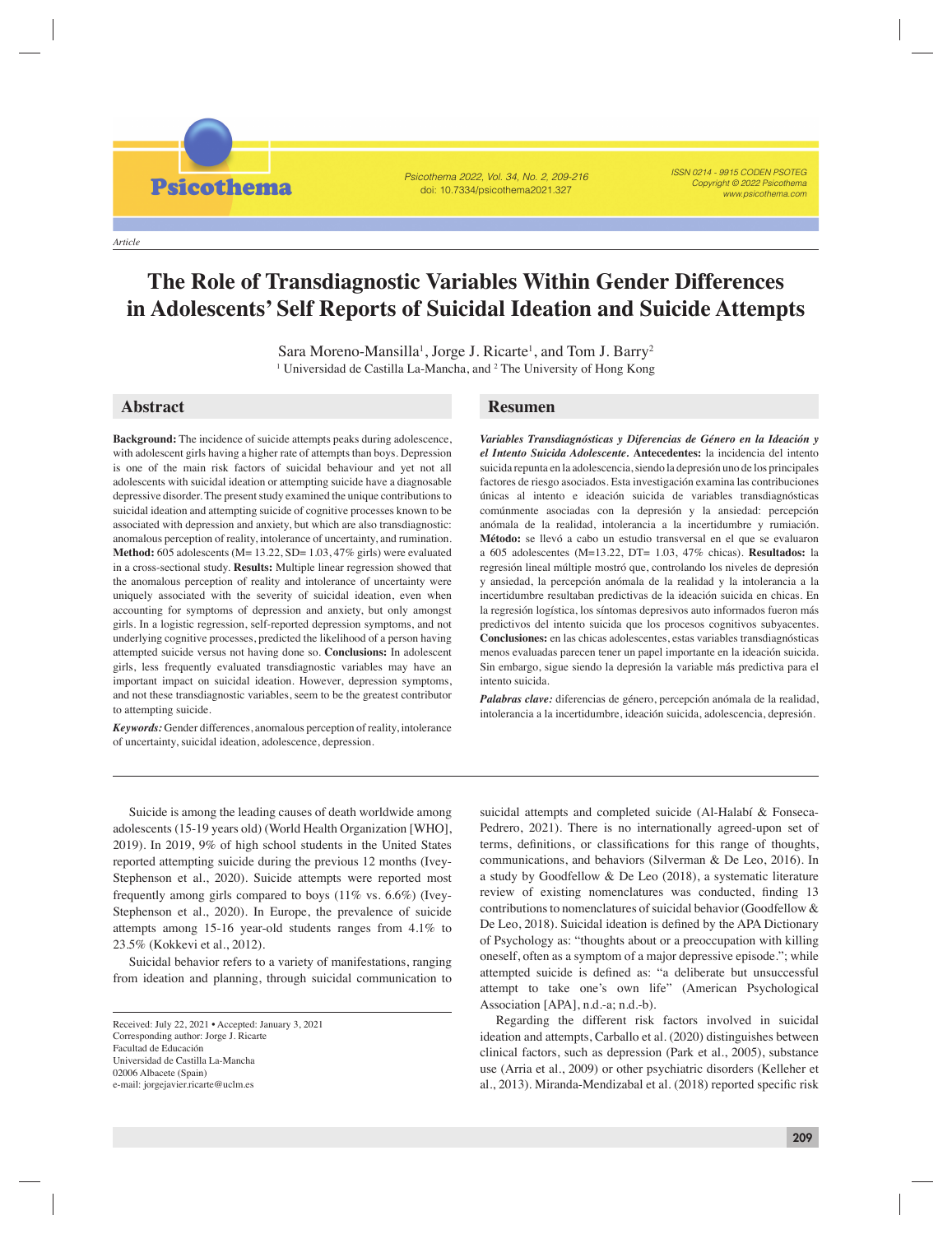factors for girls such as eating disorders (Buhren et al., 2014) or bipolar disorder (Goldstein et al., 2005); while, for boys, specific risk factors were behavioral problems (Kaess et al., 2011) or suicidal behavior in friends (Swanson & Colman, 2013). A metaanalysis of 50 years of research on suicidality points out the top 5 risk factor categories for suicide ideation: prior suicide ideation, hopelessness, diagnosis of depression and diagnosis of anxiety, with mixed findings on the temporal associations between them and suicidal ideation (Franklin et al., 2017).

Depression is considered a major factor in the etiology of suicide in both children and adolescents (Goldston et al., 2009). Results from a cross-sectional study conducted with adolescents indicated that depressive symptomatology mediates the relationship between hopelessness and suicidal behavior (Spann et al., 2006). In a study by Gijzen et al. (2021), suicide ideation was directly related to most symptoms of adolescent depression. Loneliness, sadness, pessimism, family characteristics, self-hatred and selfblame were all strongly related to suicide ideation (Gijzen et al., 2021). These results are in line with the hypoconnectivity shown in cognitive control, self-referential thinking and processing salient information in depressed adolescent with suicidal ideation (Ordaz et al., 2021).

Anxiety disorders have also been associated with adolescent suicidal behavior, although in some studies their contribution to suicidal risk is attenuated after controlling for other factors such as depression (Vickers & McNally, 2004). Sareen et al. (2005), found that the presence of a prior anxiety disorder was a risk factor for suicidal ideation and attempts after controlling for the effects of other mental disorders. In a meta-analysis, 66.6% of the studies showed a significant association between having symptoms of anxiety and suicidal attempts (Soto-Sanz et al., 2019).

However, not all adolescents who think about or attempt suicide have a depressive or anxiety disorder (Arria et al., 2009). Recent studies have analysed the role of transdiagnostic processes to suicidal ideation and attempts in adolescents (Kelleher et al., 2013). These variables – anomalous perception of reality, intolerance of uncertainty and rumination – have been associated with both the course and severity of depressive and anxious disorders as well as other psychiatric disorders, with evidence that there are also gender differences in the presence of all three (Dekkers et al., 2016; Jose & Brown, 2008; Kelleher et al., 2012). Based on this, the present study examined the possible explanatory role of these three transdiagnostic variables to adolescent gender differences in suicidal ideation and attempts, over and above that which is explained by self-reported depressive and anxious symptoms.

Rumination, defined as repetitive thinking on a theme related to personal goals and concerns (Martin & Tesser, 1996), is considered a transdiagnostic variable underlying the development and comorbidity of multiple forms of psychopathology (Nolen-Hoeksema & Watkins, 2011). This variable has been positively related to both suicidal ideation and suicide attempts (Burke et al., 2016; Grassia & Gibb, 2009). In a meta-analysis conducted by Rogers and Joiner (2017), a large effect size for the association between rumination and suicidal ideation was found (*g* = .74), while for suicide attempting a smaller but significant effect size was found  $(g = .26)$ . This association between rumination and suicidality has also been found in adolescents, with participants in one study showing a positive correlation between rumination and suicidal ideation at baseline and follow-up (Burke et al., 2016).

Anomalous perception of reality, another transdiagnostic variable associated with psychopathology (Kelleher et al., 2012), is defined as the set of subclinical psychotic experiences that do not reach the clinical threshold and that are distributed throughout the general population (Fonseca-Pedrero & Debbané, 2017). Epidemiological studies show that the average prevalence of anomalous perception of reality in the general population ranges from 5-8% (McGrath et al., 2015; Nuevo et al., 2012). In an investigation by Dolphin et al. (2015), with an adolescent sample, a reported prevalence of 13.7% for auditory hallucinations, 10.4% for visual hallucinations and 13.1% for paranoid ideas was obtained. Several studies have found associations between the presence of hallucinations and subclinical delusions and an increased risk of suicidal ideation and attempts in adolescents (Kelleher et al., 2013; Nishida et al., 2010).

Intolerance of uncertainty (IU), or the inability of an individual to withstand the aversive response that one feels when they perceive that there is uncertainty and that they do not have sufficient information to manage this uncertainty (Carleton et al., 2007), is another important transdiagnostic factor that has been associated with suicidality. IU has been found in a range of different psychiatric conditions (Gillet et al., 2018; Kesby et al., 2017; Zerach & Levi-Belz, 2019). This construct has demonstrated its usefulness by discriminating between adolescents with or without an anxiety disorder diagnosis (Comer et al., 2009). Intolerance of uncertainty also contributes to depression and diagnoses, as well as shows evidence of interacting with other transdiagnostic variables such as rumination (Barry et al., 2019).

There aren't many studies where the relation between IU and suicidality have been investigated. In a study by Ciarrochi et al. (2005), with college students, IU predicted suicidal ideation. In another investigation conducted with adults with obsessivecompulsive disorder no relation was found between IU and suicidality (Storch et al., 2017). In Zerach and Levi-Belz (2019), reported suicidal ideation and attempt was correlated with increased IU in war veterans. In another study, Martin et al. (2019), examined how facets of aggression moderate the associations between intolerance of uncertainty and thwarted belongingness/perceived burdensomeness (variables implicated in suicidal desire). Their results showed that aggressive facets can amplify the associations between intolerance of uncertainty and suicidal desire.

Although each of these three transdiagnostic constructs have been found to be associated with suicidality, there is also evidence that each of these constructs may differ in their severity between males and females. Gender differences in rumination emerge during adolescence, with levels that increase linearly for girls from 12 to 15 years old, but with limited increases in boys during the post-puberty period (Jose & Brown, 2008). Regarding gender differences in anomalous perception of reality, a higher prevalence of psychotic symptoms has been found among adolescent boys than girls (Kelleher et al., 2012) although there are also studies in which no gender differences have been found (Scott et al., 2009; Yamakasi et al., 2018) and others, with adult participants, have found a higher prevalence of auditory and visual hallucinations in women than men (Dolphin et al., 2015). Although most studies found no differences between adolescent boys and girls in IU (Dugas et al., 2012; Wright et al., 2016), Dekkers et al. (2016), found that girls showed higher levels of IU compared to boys.

Although there is evidence that rumination and anomalous perception of reality can contribute towards suicidality in adolescents, to our knowledge, no study has investigated the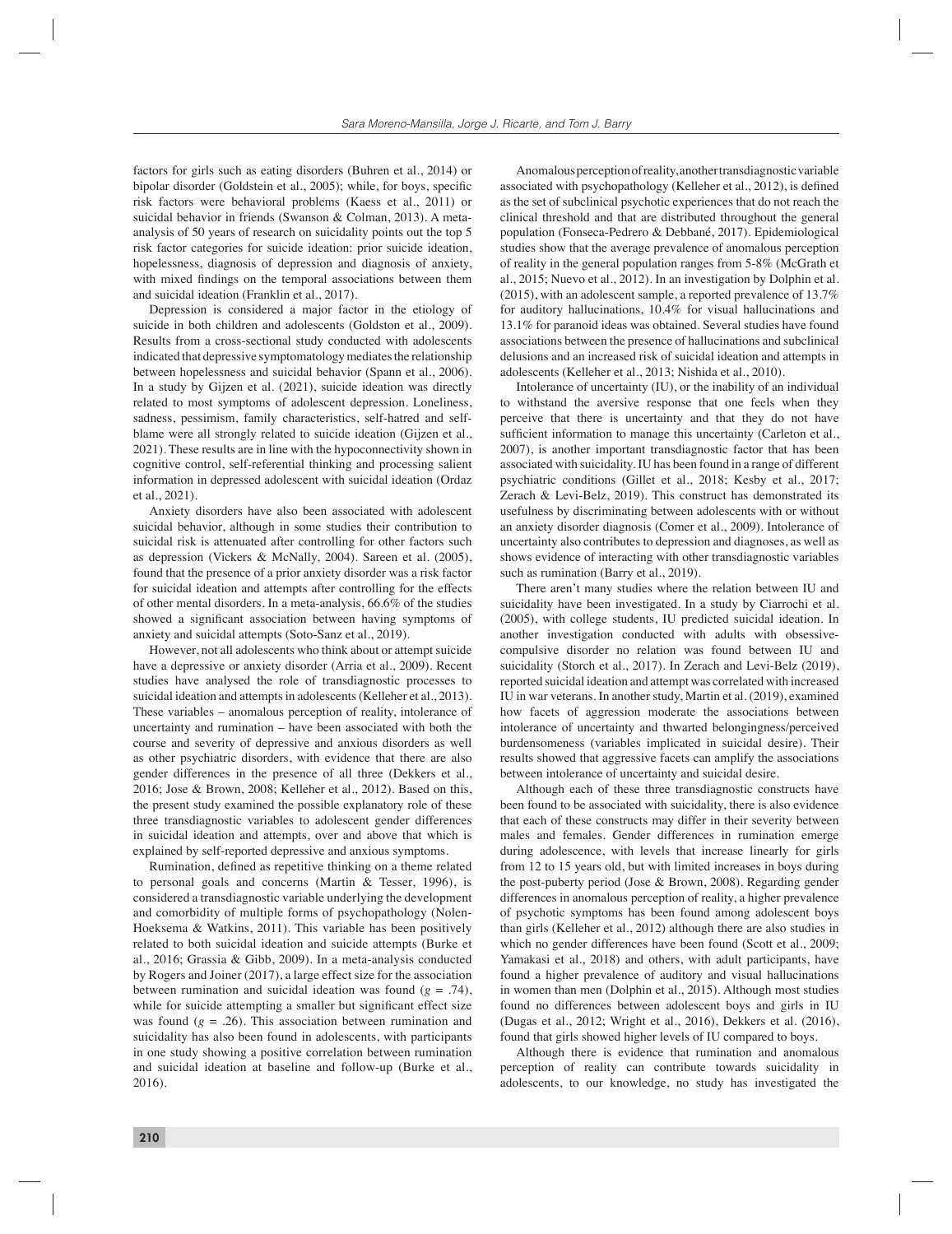association between intolerance of uncertainty and suicidal ideation and attempting in adolescents. In addition, studies in this area typically explore the contribution of individual variables to suicidality and no study has yet examined the unique contributions of all three of these transdiagnostic variables (and their interactions) to suicidal ideation and attempting when they are considered together. Furthermore, although there are likely to be important gender differences in the severity of each of these constructs, few studies have examined whether these constructs are differentially related to suicidality between adolescent males and females. In the present investigation we aim to provide such an analysis: Testing the three transdiagnostic variables (controlling for anxiety and depression) and the interactions between those transdiagnostic variables with anxiety and depression.

We hypothesised that, consistent with previous research, compared to adolescent boys, adolescent girls would show higher levels of suicidal attempting and ideation and that they would also show higher levels of self-reported anxious and depressive symptoms. Adolescent girls were also expected to report that they ruminate more and have more anomalous perceptions of reality compared to adolescent boys but there will be no differences for intolerance of uncertainty. These cognitive processes (rumination, intolerance of uncertainty and anomalous perception of reality) were in turn expected to explain unique variance in individual differences in suicidal ideation and attempts, even when controlling for depressive and anxious symptoms. We expect these findings to have important clinical implications, both for the improvement of strategies for detecting suicidal behaviour and for the development of better early intervention programmes for this age group.

#### Method

#### *Participants*

The sample was obtained incidentally from two high schools (7th, 8th and 9th grade) within Albacete. A total of 605 adolescents participated, with a mean age of 13.24 (*SD*=1.02) for girls and 13.20 (*SD*=1.04) for boys. In relation to the family composition of these adolescents, 77.5% lived with both parents, 19.5% had separated or divorced parents while 2.8% had a deceased or absent parent. 81% had working parents, 7.6% were unemployed and 11.4% worked for a few hours or were retired.

#### *Instruments*

*Okasha suicide scale* (Okasha et al., 1981). The Okasha suicide scale is a self-report questionnaire consisting of four items, where the first three items address the frequency and intensity of suicidal ideation: "*Have you thought that life is not worth it?"* "*Have you ever wanted to be dead?"* and, "*Have you ever thought about ending your life?"* The fourth item asks about previous suicide attempts: "*Have you tried to kill yourself?"* Participants must respond on Likert scales from 0= *never* to 6 = *many times*. The internal consistency of the scale is .89 (Salvo et al., 2009). For the data used in this study, Cronbach's alpha was .90.

*Patient Information Measures Information System (PROMIS) pediatric anxiety and depression scales - short version* (Quinn et al., 2014). The Patient-Reported Outcomes Measurement Information System (PROMIS) Pediatric measures were designed to assess symptoms and functioning in children and adolescents

(8-17 years). These two short version scales, consisting of eight items, have a Likert format with five response options (1= *never*, to 5 = *almost always*) assessing the frequency which young people experience symptoms of anxiety (observable behaviors related to fear, panic, excessive worry and motor or psychic agitation in different contexts) and depression (comprised of cognitive, affective, and behavioral indicators). In previous studies, the internal consistency of the scale was 0.83 for the Anxiety scale and 0.85 for the Depression Symptoms scale (Quinn et al., 2014). Cronbach's alpha for this study was .87 for the anxiety scale and .93 for depression scale.

*Community Assessment of Psychic Experiences (CAPE-P15) Positive Scale* (Capra et al., 2013). The CAPE-P15 scale is a short version of the CAPE (Community Assessment of Psychic Experiences) formed by 42 items, which evaluates three dimensions: positive, negative and depressive. In CAPE-P15 only the positive dimension is used, since it is considered the most predictive of anomalous perception in the general population. In previous studies, the internal consistency of the scale presents a Cronbach's alpha of .79 (Capra et al., 2013). Cronbach's alpha in the present study was .82.

*Short Depressive Rumination Scale (SDRS) (*Ricarte et al., 2018). This scale is made up of four items in Likert format (0=*never* from 10=*very often*). Participants have to answer to what extent they experience a series of situations when they are sad or depressed. Scores range from 0 to 40, with a higher score equating to higher rumination. In other studies, internal consistency of this measure has been found to be good (Ricarte et al., 2018). Cronbach's alpha for the data used in this study was .88.

*Intolerance of uncertainty abbreviated version. IUS-12*  (Carleton et al., 2007). The IUS-12 scale, short version of the IUS-12, consists of 12 items on five points Likert format (1= *never from* 5= *very often*). Participants have to answer to what extent each of the 12 statements can be applied to themselves. The scale is made up of two factors: *Prospective anxiety*, related to future situations and *Inhibitory anxiety*, related to the blockage in action and experience brought about by uncertainty. The internal consistency of the scale is typically good (Carleton et al., 2007) and in the present study Cronbach's alpha was .81.

#### *Procedure*

The questionnaires were administered in classes during school hours. Only those students who had obtained parental consent participated, having also been informed of the voluntary nature of their participation as well as the confidentiality of their answers. A researcher of the study was in charge of supervising all data collection as well as solving any doubts or problems that might arise. This study was conducted in accordance with the ethical standards of the American Psychological Association (APA, 2017) and was approved by the ethical committee of the Hospital of Albacete (Nº2018/10/105).

#### *Data Analysis*

Data analysis was performed with SPSS 21.00 software. A one-way multivariate analysis of variance (MANOVA) was conducted to test the hypothesis that there would be significant differences between the different study variables according to gender. Then, correlational analyses (separated by gender) were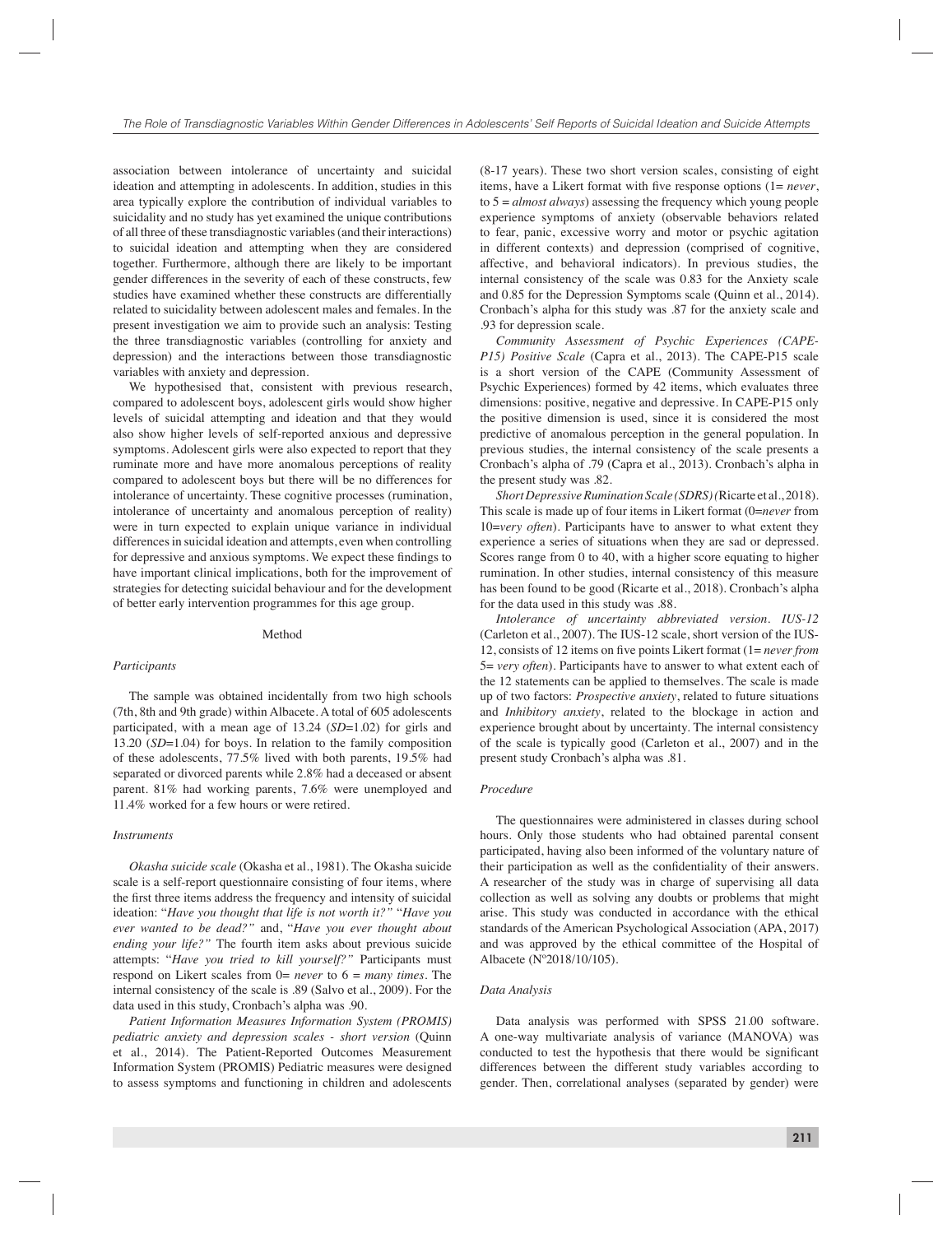carried out to assess the possible relationship between suicidal ideation and attempt, anxiety, depression and the transdiagnostic variables rumination, anomalous perception of reality, intolerance of uncertainty. A multiple linear regression predicting individual differences in the severity of suicidal ideation, with all the sample, across Interactions between gender and the rest of the variables were also performed. Finally, a logistic regression for the dichotomous suicide attempt variable was performed, with the aim of checking to what extent (controlling the levels of depression and anxiety) rumination, anomalous perception of reality and intolerance of uncertainty could explain these outcome variables in adolescent girls and boys. Interactions between variables were also included in these models. In all regressions, variance inflation factors (VIF) were below 10 (indicating that multicollinearity was not an issue in the models), and Durbin-Watson values were very close to 2 (1.80 in girls, 1.84 in boys), indicating independence of model residuals (Field, 2013).

#### Results

#### *Gender differences in suicidal ideation and suicide attempt and transdiagnostic variables*

A statistically significant MANOVA effect was obtained, Pillais' Trace = .06,  $F(6,567) = 6.45$ ,  $p < .001$ . There were significant differences between boys and girls in all variables analyzed (except for Intolerance of Uncertainty), with girls reporting more severe symptoms than boys.

### *Associations by gender*

In both boys and girls, suicidal ideation correlated significantly and positively with all the transdiagnostic variables analyzed, with depression symptoms showing the strongest correlation in both groups.

#### *Predicting suicidal ideation and suicide attemps*

In the prediction of suicidal ideation, we performed a hierarchical regression where depression and anxiety were entered first, followed by anomalous perception of reality, intolerance of uncertainty and rumination in the next step. The change in R squared from the first to the second step was significant:  $p = .003$ . In the first

| <b>Measure</b>    | Girls<br><b>Boys</b> |           |       | F(1,572)  | $\mathfrak{D}$ |        |
|-------------------|----------------------|-----------|-------|-----------|----------------|--------|
|                   | M                    | <b>SD</b> | М     | <b>SD</b> |                |        |
| $CAPE-15$         | 22.84                | 5.67      | 21.69 | 5.19      | 6.318*         | .011   |
| PROMISAnxiety     | 19.37                | 7.40      | 16.86 | 6.68      | 17.074**       | .029   |
| PROMISDepression  | 16.74                | 8.54      | 14.15 | 6.72      | 15.800**       | .027   |
| $IUS-12$          | 30.92                | 9.42      | 30.92 | 8.48      | .005           | < 0.01 |
| <b>SDRS</b>       | 15.28                | 10.10     | 11.08 | 10.36     | $20.596**$     | .035   |
| Suicidal Ideation | 1.67                 | 2.54      | 1.06  | 1.90      | $10.700**$     | .018   |

regression with all the sample, anomalous perception of reality  $(p=0.006)$  and depression  $(p=<.001)$  explained a significant amount of variance. The interactions between gender and anomalous perception of reality, *b=* 0.101, *SE*= 0.030, *p*<.001, 95% CI [0.04- 0.16], rumination, *b=* 0.057, *SE*= 0.015, *p*<.001, 95% CI [0.03- 0.09], depression *b=* 0.060, *SE*= 0.020, *p*=.002, 95% CI [0.02-0.10] and anxiety *b=* 0.074, *SE*= 0.023, *p*=.002, 95% CI [0.03-0.12], predicted a significant amount of variance in suicidal ideation. In the regression separated for gender, anomalous perception of reality ( $p=.010$ ) and intolerance to uncertainty ( $p=.027$ ) were significant in girls, even whilst including depression symptoms in the model. In boys, only depression symptoms (p=<.001) was a predictor of suicidal ideation.

The principle of parsimony was used for the logistic regression of the dichotomous variable for suicide attempting (Field, 2013),

| Table 2<br>Correlations between variables separated for gender |          |           |           |          |          |     |  |
|----------------------------------------------------------------|----------|-----------|-----------|----------|----------|-----|--|
|                                                                | (1)      | (2)       | (3)       | (4)      | (5)      | (6) |  |
| Girls $(n=285)$                                                |          |           |           |          |          |     |  |
| $(1)$ Cape P15                                                 |          |           |           |          |          |     |  |
| (2) PROMISAnxiety                                              | $.603**$ |           |           |          |          |     |  |
| (3) PROMISDepression                                           | $.620**$ | $.697**$  |           |          |          |     |  |
| $(4)$ SDRS                                                     | .585**   | .564**    | $.675***$ |          |          |     |  |
| $(5)$ IUS                                                      | $456**$  | $.513**$  | .479**    | $.537**$ |          |     |  |
| (6) Suicidal Ideation                                          | $.519**$ | $.512**$  | $.723**$  | $.526**$ | .299**   |     |  |
| Boys $(n=320)$                                                 |          |           |           |          |          |     |  |
| $(1)$ Cape-P15                                                 |          |           |           |          |          |     |  |
| (2) PROMISAnxiety                                              | .540**   |           |           |          |          |     |  |
| (3) PROMISDepression                                           | .586**   | $.655***$ |           |          |          |     |  |
| $(4)$ SDRS                                                     | .468**   | $.451**$  | $.551**$  |          |          |     |  |
| $(5)$ IUS                                                      | $.432**$ | .474**    | $.450**$  | $.436**$ |          |     |  |
| 6) Suicidal Ideation                                           | $.362**$ | $.352**$  | $.544**$  | $.349**$ | $.253**$ |     |  |

*Note*: CAPE P15: Community Assessment of Psychic Experiences-Positive Scale; SDRS: Short Depressive Rumination Scale; IUS: Intolerance of Uncertainty Scale \*\*  $p < 0.01$ ; \*  $p < 0.05$ 

| Table 3<br>Linear regression for the total sample and interactions                                                                                                                                                                                                                     |                 |           |         |      |        |  |  |
|----------------------------------------------------------------------------------------------------------------------------------------------------------------------------------------------------------------------------------------------------------------------------------------|-----------------|-----------|---------|------|--------|--|--|
| <b>Effect</b>                                                                                                                                                                                                                                                                          | <b>Estimate</b> | <b>SE</b> | 95% CI  |      | p      |  |  |
|                                                                                                                                                                                                                                                                                        |                 |           | LL.     | UL   |        |  |  |
| CAPE-P15                                                                                                                                                                                                                                                                               | 0.058           | 0.021     | 0.02    | 0.10 | .006   |  |  |
| PROMISanxiety                                                                                                                                                                                                                                                                          | $-0.013$        | 0.017     | $-0.05$ | 0.02 | .463   |  |  |
| PROMISdepression                                                                                                                                                                                                                                                                       | 0.205           | 0.017     | 0.17    | 0.24 | < 0.01 |  |  |
| <b>SDRS</b>                                                                                                                                                                                                                                                                            | 0.017           | 0.011     | $-0.00$ | 0.04 | .105   |  |  |
| $\Pi$ <sub>JS-12</sub>                                                                                                                                                                                                                                                                 | $-0.021$        | 0.012     | $-0.04$ | 0.00 | .071   |  |  |
| Gender                                                                                                                                                                                                                                                                                 | 0.120           | 0.174     | $-0.22$ | 0.46 | .493   |  |  |
| Gender $\times$ CAPE-P15                                                                                                                                                                                                                                                               | 0.101           | 0.030     | 0.04    | 0.16 | < 0.01 |  |  |
| Gender × PROMISanxiety                                                                                                                                                                                                                                                                 | 0.074           | 0.023     | 0.03    | 0.12 | .002   |  |  |
| Gender × PROMIS depression                                                                                                                                                                                                                                                             | 0.060           | 0.020     | 0.02    | 0.10 | .002   |  |  |
| Gender x SDRS                                                                                                                                                                                                                                                                          | 0.057           | 0.015     | 0.03    | 0.10 | < 0.01 |  |  |
| Note: CAPE-P15: Community Assessment of Psyquic Experiences. Positive<br>Scale; IUS-12: Intolerance to Uncertainty Scale; SDRS: Short Depressive<br>Rumination Scale. CI= confidence interval; LL= lower limit; UL= upper limit<br>$R2: .439$ . Included only significant interactions |                 |           |         |      |        |  |  |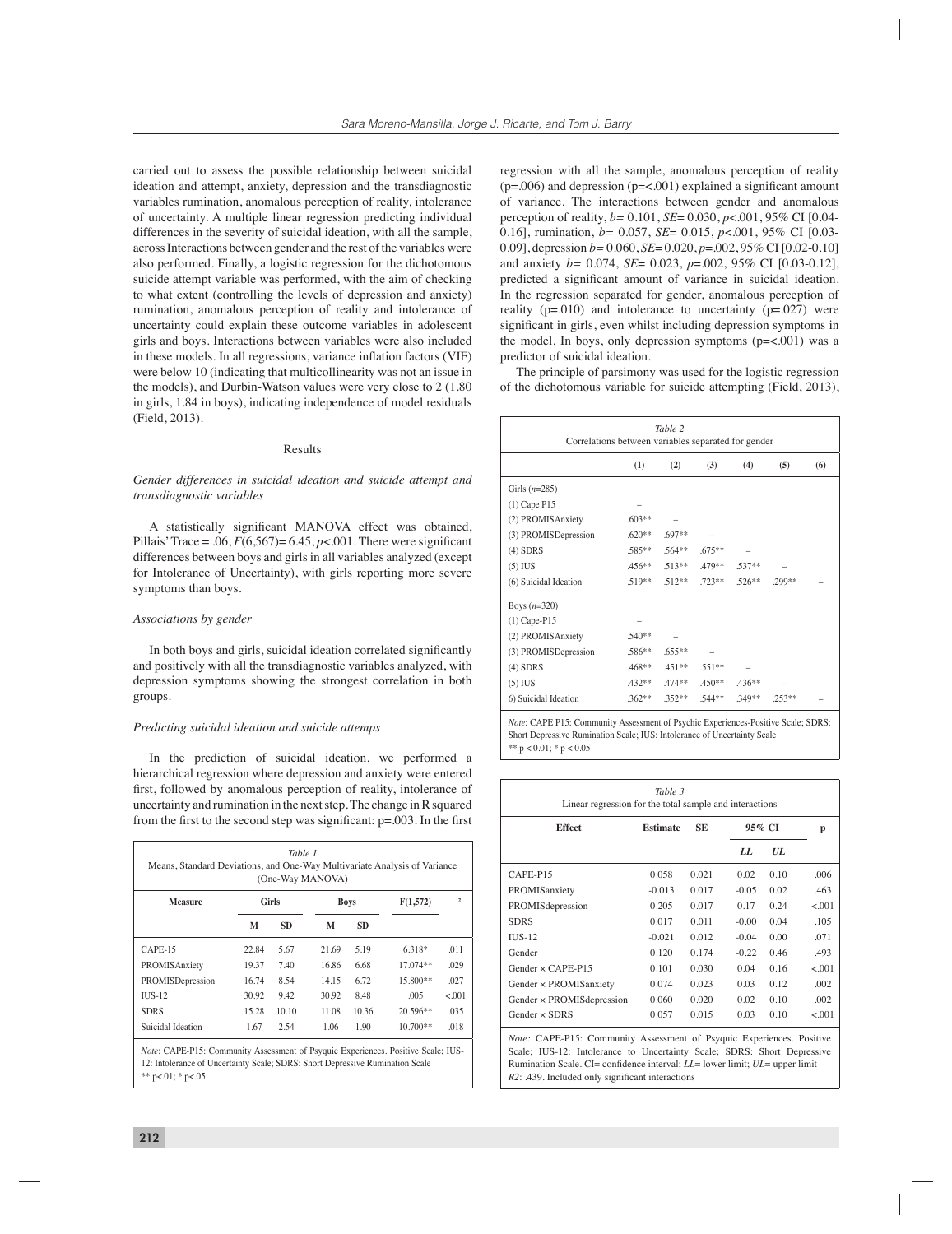obtaining a model with suicidal ideation as the only predictor variable for suicide attempts. In the interactions between variables in the total sample, the Wald criterion demonstrated that the interaction between anomalous perception of reality and suicidal ideation made a significant prediction to suicidal attempts  $(p=$ 7.116), as well as the interaction between intolerance of uncertainty and gender  $(p= 12.262)$ . For both boys and girls, the Wald criterion demonstrated that only depression symptoms made a significant contribution to prediction of suicide attempts (Girls,  $p = 41.120$ ; Boys, *p*= 22.095).

#### Discussion

The present study examined the contribution of three transdiagnostic cognitive variables to suicidality in adolescents. As hypothesized, adolescent girls reported higher depressive and anxious symptoms and higher levels of rumination and anomalous perception of reality. However, there were no gender differences in intolerance of uncertainty. These results are in line with previous literature, in which it was found that girls tend to have greater symptoms of anxiety, depression and rumination (Van Droogenbroeck et al., 2018). Although there is some disagreement between studies (Kelleher et al., 2012; Yamakasi et al., 2018), our findings are also in agreement with those suggesting that there is a higher prevalence of auditory hallucinations among women than men (Dolphin et al., 2015). The absence of any difference between boys and girls for intolerance of uncertainty is consistent with the other studies involving adolescent groups (Dugas et al., 2012; Wright et al., 2016).

Adolescent girls were also more likely than boys to report that they think about and have attempted suicide. This finding coincides with previous research conducted with adolescents around the world, in which a higher rate of suicidal ideation and attempting has been found in girls than boys (Fonseca Pedrero et al., 2018; Zhang et al., 2019).

Our findings suggest that although depression symptoms are an important contributor to suicidal ideation and attempting, there is also evidence that anomalous perception of reality and intolerance of uncertainty contribute to suicidal ideation amongst adolescent girls.

| Table 4<br>Logistic regression for the total sample and interactions |         |      |        |    |        |        |  |
|----------------------------------------------------------------------|---------|------|--------|----|--------|--------|--|
|                                                                      | B       | S.E  | Wald   | df | p      | Exp(B) |  |
| Gender                                                               | $-.061$ | .549 | .012   | 1  | .912   | .941   |  |
| Cape-P15                                                             | .021    | .054 | .147   | 1  | .701   | 1.021  |  |
| PROMISanxiety                                                        | $-.055$ | .054 | 1.038  | 1  | .308   | .947   |  |
| PROMISdepression                                                     | $-.027$ | .044 | .358   | 1  | .550   | .974   |  |
| <b>SDRS</b>                                                          | .018    | .030 | .366   | 1  | .545   | 1.018  |  |
| IUS                                                                  | $-.032$ | .033 | .931   | 1  | 335    | .969   |  |
| Suicidal ideation                                                    | 1.086   | .146 | 55.281 | 1  | < 0.01 | 2.964  |  |
| <b>IUS</b> xGender                                                   | .327    | .093 | 12.262 | 1  | < 0.01 | 1.386  |  |
| Cape-P15xSuicidal ideation                                           | .088    | .033 | 7.116  |    | .008   | 1.092  |  |

*Note*: CAPE-P15: Community Assessment of Psyquic Experiences. Positive Scale; IUS-12: Intolerance to Uncertainty Scale; SDRS: Short Depressive Rumination Scale; Okasha: Suicidal Ideation Scale

Only included significant interactions. For the total sample: *R2* Nagelkerke .747; For the interactions: *R2* Nagelkerke .812

Regarding gender differences in the role of anomalous perception of reality, numerous investigations have been carried out relating this variable to suicidal ideation and attempts. In Kelleher et al. (2013), in which 1112 adolescents were evaluated, it was found that the presence of psychotic symptoms predicted an increased risk of suicide attempts, both in boys and girls, in the following 12 months. Perceptual disturbances and ideas of reference could be interpreted as warning signs for suicidal behaviors within the adolescent population (Jang et al., 2014). Our findings suggest that although anomalous perception of reality contributed to suicidal ideation in the whole sample, this effect was particularly prominent amongst girls.

The few investigations carried out on intolerance of uncertainty and suicidal ideation and attempts have yielded inconsistent findings. In fact, to our knowledge, no study has investigated the association between intolerance of uncertainty and suicidal ideation and attempting in adolescents, and gender differences in these associations. In an investigation with university students it was found that intolerance of uncertainty predicted suicidal ideation in both men and women (Ciarrochi et al., 2005). In another study conducted with men and women with OCD, no relationship was found between suicidal ideation and intolerance of uncertainty (Storch et al., 2017). Our findings suggest that in adolescent girls, but not boys, intolerance of uncertainty can be predictive of suicidal ideation.

The current research shows novel results regarding gender differences in the predictive role of transdiagnostic variables to adolescent suicidal ideation. The findings suggest that regardless of the levels of depression symptoms present in the samples, intolerance of uncertainty and anomalous perception of reality may be relevant variables in the prediction of suicidal ideation and attempting in the adolescent population, especially in adolescent girls, where these variables have unique contributions.

Due to the cross-sectional nature of the research, causal inferences cannot be established between the constructs. It would be advisable for future research to carry out studies of a longitudinal nature, in which the relationships between variables such as intolerance to uncertainty or anomalous perception of reality and adolescent suicidal behaviour can be better observed. The selection of the sample, carried out incidentally, can be considered another limitation, being necessary for futures studies an analysis with a more heterogeneous and representative sample. Another limitation could be the age of the sample, which ranges from 12 to 15 years, representing only a part of the whole adolescent age range, period where psychopathology and its clinical significance can vary greatly (Van D<roogenbroeck et al., 2018). For future studies, it would be advisable to use specific scales for Spanish adolescents, like SENTIA (Díez-Gómez et al., 2020), a brief measuring instrument specifically constructed and validated for the assessment of suicidal behavior in Spanish adolescents.

Although completed suicide is a statistically rare event, its health, social, economic, educational, family, and psychological impacts are so clear that suicide prevention remains a priority (Al-Halabí & Fonseca-Pedrero, 2021). Among suicide prevention interventions, school-based awareness programs have proven to be the most effective (Zalsman et al., 2016). One of the reasons these interventions are of particular interest is the role most of the risk and protective factors for suicidal behavior play before the age of 25 (Fusar-Poli, 2019).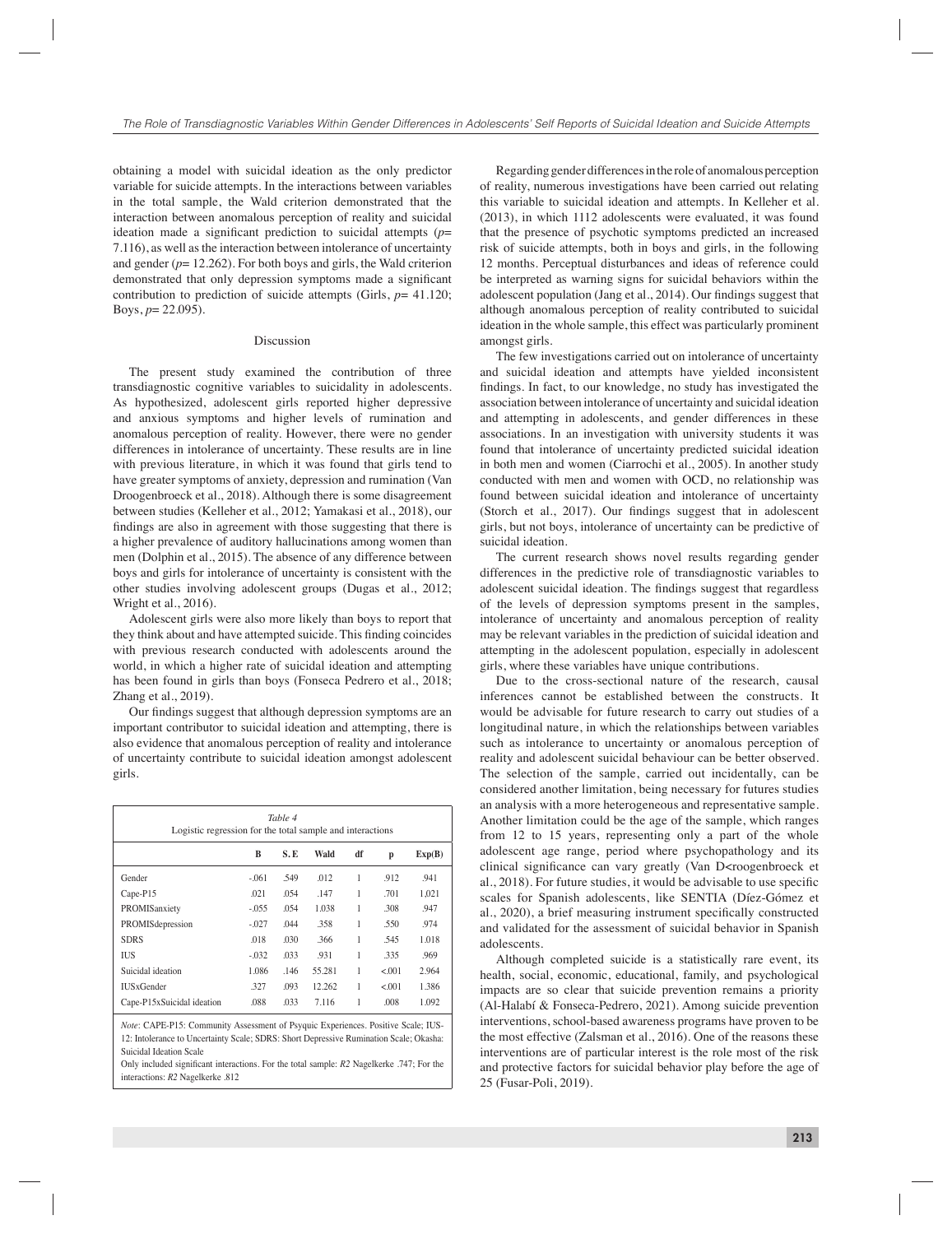While previous research has indicated the possible explanatory role of the transdiagnostic variables captured here on suicidal behaviour, and although these variables are known to differ in their prevalence and severity between males and females, none of these studies have analyzed whether their contribution to suicidal ideation and attempting can differ as a function of gender. In this study we found that girls with an anomalous perception of reality and who are intolerant of uncertainty are more likely to have thought about suicide. This association was present even when depression symptoms were accounted for. These results indicate not only the importance of taking these transdiagnostic variables into account when attempting to detect suicidal behaviors and thoughts in adolescents, but also attending to the possible differentiating characteristics of this phenomenon in adolescent boys and girls, which guide the implementation of prevention and intervention strategies adapted to the characteristics of each group. Early identification through screening and early effective intervention are among the best forms of prevention (Díez-Gómez et al., 2020).

### Acknowledgements

The present investigation has not received aid specific from agencies of the public sector, commercial sector or non-profit entities.

#### References

- Al-Halabí, S., & Fonseca-Pedrero, E. (2021). Suicidal behavior prevention: The time to act is now. *Clínica y Salud, 32*(2), 89-92. https://doi. org/10.5093/clysa2021a17
- American Psychological Association (n.d.-a). Attempted suicide. In APA dictionary of psychology. Retrieved December 10, 2021, from https:// dictionary.apa.org/attempted-suicide
- American Psychological Association (n.d.-b). Suicidal ideation. In APA dictionary of psychology. Retrieved December 10, 2021, from https:// dictionary.apa.org/suicidal-ideation
- American Psychological Association (2017). *Ethical principles of psychologists and code of conduct* (2002, amended effective June 1, 2010, and January 1, 2017). https://www.apa.org/ethics/code
- Arria, A. M., O'Grady, K. E., Caldeira, K. M., Vincent, K. B., Wilcox, H. C., & Wish, E. D. (2009). Suicide ideation among college students: A multivariate analysis. *Archives of Suicide Research, 13*(3), 230-246. https://doi.org/10.1080/13811110903044351
- Barry, T. J., García-Moreno, C., Sánchez-Mora, C., Campos-Moreno, P., Montes-Lozano, M. J., & Ricarte, J. J. (2019). The unique and interacting contributions of intolerance of uncertainty and rumination to individual differences in, and diagnoses of, depression. *International Journal of Cognitive Therapy*, *12*(4), 260-273. https://doi.org/10.1007/ s41811-019-00057-3
- Buhren, K., Schwarte, R., Fluck, F., Timmesfeld, N., Krei, M., Egberts. K., Pfeiffer, E., Fleischhaker, C., Wewetzer, C., & Herpertz-Dahlmann, B. (2014). Comorbid psychiatric disorders in female adolescents with first-onset anorexia nervosa. *European Eating Disorders Review*, 22(1), 39-44. https://doi.org/10.1002/erv.2254
- Burke, T. A., Connolly, S. L., Hamilton, J. L., Stange, J. P., Abramson, L. Y., & Alloy, L. B. (2016). Cognitive Risk and Protective Factors for Suicidal Ideation: A Two Year Longitudinal Study in Adolescence. *Journal of Abnormal Child Psychology, 44*(6), 1145-1160. https://doi. org/10.1007/s10802-015-0104-x
- Capra, C., Kavanagh, D. J., Hides, L., & Scott, J. (2013). Brief screening for psychosis-like experiences. *Schizophrenia Research, 149*(1-3), 104- 107. https://doi.org/10.1016/j.schres.2013.05.020
- Carballo, J. J., Llorente, C., Kehrmann, L., Flamarique, I., Zuddas, A., Purper-Ouakil, D., Hoekstra, P. J., Coghill, D., Schulze, U. M. E., Dittman, R. W., Buitelaar, J. K., Castro-Fornieles, J., Lievesley, K., Santosh, P., Arango, C., & STOP Consortium (2020). Psychosocial risk factors for suicidality in children and adolescents. *European Child & Adolescent Psychiatry*, *29*(6), 759-776. https://doi.org/10.1007/s00787- 018-01270-9
- Carleton, R. N., Norton, M. A., & Asmundson, G. J. G. (2007). Fearing the unknown: A short version of the intolerance of uncertainty scale. *Journal of Anxiety Disorders, 21*, 105-117. https://doi.org/10.1016/j. janxdis.2006.03.014
- Ciarrochi, J., Said, T., & Deane, F. P. (2005). When simplifying life is not so bad: The link between rigidity, stressful life events, and mental health in an undergraduate population. *British Journal of Guidance & Counselling*, *33,* 185-197. https://doi.org/10.1080/03069880500132540
- Comer, J. S., Roy, A. K., Furr, J. M., Gotimer, K., Beidas, R. S., Dugas, M. J., & Kendall, P. C. (2009). The intolerance of uncertainty scale for children: A psychometric evaluation. *Psychological Assessment, 21*(3), 402-411. https://doi.org/10.1037/a0016719
- Dekkers, L., Jansen, B., Salemink, E., & Huizenga, H. M. (2017). Intolerance of Uncertainty Scale: Measurement invariance among adolescent boys and girls and relationships with anxiety and risk taking. *Journal of Behavior Therapy and Experimental Psychiatry*, *55*, 57-65. https://doi.org/10.1016/ j.jbtep.2016.11.009
- Díez-Gómez, A., Pérez-Albéniz, A., Ortuño-Sierra, J., & Fonseca-Pedrero, E. (2020). SENTIA: An adolescent suicidal behavior assessment scale. *Psicothema, 32*(3), 382-389. https://doi.org/10.7334/psicothema2020.27
- Dolphin, L., Dooley, B., & Fitzgerald, A. (2015). Prevalence and correlates of psychotic like experiences in a nationally representative community sample of adolescents in Ireland*. Schizophrenia Research, 169*(1-3), 241-247*.* https://doi.org/10.1016/j.jbtep.2016.11.009
- Dugas, M. J., Laugesen, N., & Bukowski, W. M. (2012). Intolerance of uncertainty, fear of anxiety, and adolescent worry. *Journal of Abnormal Child Psychology, 40*(6)*,* 863-870. https://doi.org/10.1007/s10802-012- 9611-1
- Field, A. (2013). *Discovering Statistics using IBM SPSS Statistics*. Sage Publications.
- Fonseca-Pedrero, E., & Debbané, M. (2017). Schizotypal traits and psychotic-like experiences during adolescence: An update. *Psicothema*, *29*, 5-17. https://doi.org/10.7334/psicothema2016.209
- Fonseca-Pedrero, E., Inchausti, F., Pérez, L., Aritio, A., Ortuño-Sierra, J., Sánchez-García, A., Lucas-Molina, B., Domínguez, C., Foncea, D., Espinosa, V., Gorría, A., Urbiola-Merina, E., Fernández, M., Merina, C., Gutiérrez, C., Aures, M., Campos, M., Domínguez-Garrido, E., & Pérez de Albéniz, A. (2018). Ideación suicida en una muestra representativa de adolescentes españoles [Suicidal ideation in a representative sample of Spanish adolescents]. *Revista de Psiquiatría y Salud Mental*, *11,* 76- 85. https://doi.org/10.1016/j.rpsm.2017.07.004
- Franklin, J. C., Ribeiro, J. D., Fox, K. R., Bentley, K. H., Kleiman, E. M., Huang, X., Musacchio, K. M., Jaroszewski, A. C., Chang, B. P., & Nock, M. K. (2017). Risk factors for suicidal thoughts and behaviors: A meta-analysis of 50 years of research. *Psychological Bulletin, 143*(2), 187-232. https://doi.org/10.1037/bul0000084
- Fusar-Poli, P. (2019). Integrated mental health services for the developmental period (0 to 25 years): A critical review of the evidence. *Frontiers in Psychiatry, 10,* 355. https://doi.org/10.3389/fpsyt.2019.00355
- Gijzen, M. W., Rasing, S. P., Creemers, D. H., Smit, F., Engels, R. C., & De Beurs, D. (2021). Suicide ideation as a symptom of adolescent depression. A network analysis. *Journal of Affective Disorders, 278*, 68-77. https://doi.org/10.1016/j.jad.2020.09.029
- Gillet, C. B., Bilek, E. L., Hanna, G. L., & Fitzgerald, K. D. (2018). Intolerance of uncertainty in youth with obsessive-compulsive disorder and generalized anxiety disorder: A transdiagnostic construct with implications for phenomenology and treatment. *Clinical Psychology Review*, *60,* 100-108. https://doi.org/10.1016/ j.cpr.2018.01.007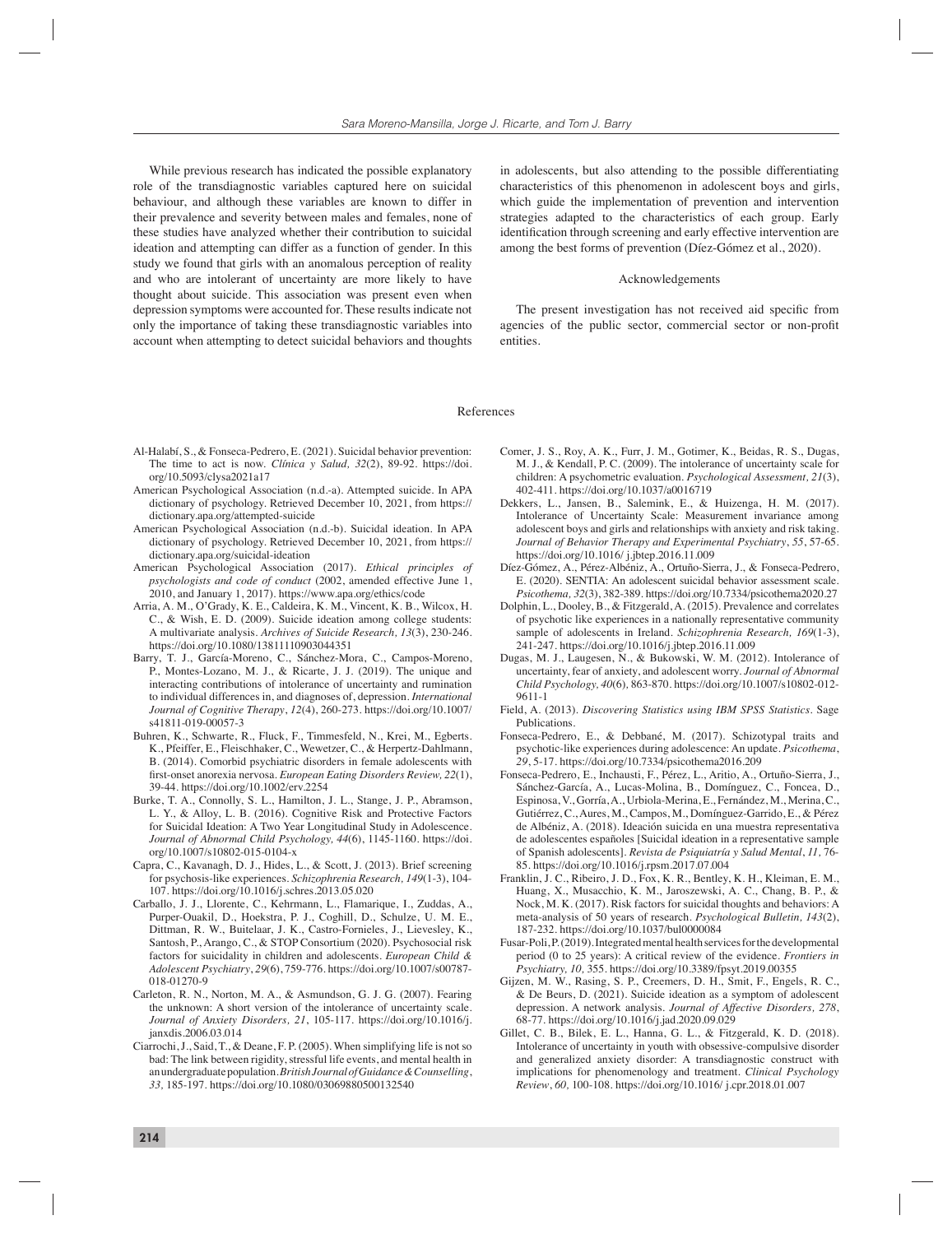- Grassia, M., & Gibb, B. E. (2009). Rumination and lifetime history of suicide attempts. *International Journal of Cognitive Therapy, 2*(4), 400-406. https://doi.org/10.1521/ijct.2009.2.4.400
- Goodfellow, B., Kõlves, K., & de Leo, D. (2018). Contemporary nomenclatures of suicidal behaviors: A systematic literature review. *Suicide and Life-Threatening Behavior*, *48*(3), 353-366. https://doi. org/10.1111/sltb.12354
- Goldstein, T. R., Birmaher, B., Axelson, D., Ryan, N. D., Strober, M. A., Gill, M. K., Valeri, S., Chiappetta, L., Leonard, H., Hunt, J., Bridge, J. A., Brent, D. A., & Keller, M. (2005). History of suicide attempts in pediatric bipolar disorder: factors associated with increased risk. *Bipolar Disorders, 7*(6), 525-535. https://doi.org/10.1111/j.1399- 5618.2005.00263.x.
- Goldston, D. B., Daniel, S. S., Erkanli, A., Reboussin, B. A., Mayfield, A., Frazier, P. H., & Treadway, S. L. (2009). Psychiatric diagnoses as contemporaneous risk factors for suicide attempts among adolescents and young adults: Developmental changes. *Journal of Consulting and Clinical Psychology, 77*(2), 281-290. https://doi.org/10.1037/a0014732
- Ivey-Stephenson, A. Z., Demissie, Z., Crosby, A. E., Stone, D. M., Gaylor, E., Wilkins, N. J., Lowry, R., & Brown, M. M. (2020). Suicidal ideation and behaviors among high school students – Youth risk behaviour survey, United States, 2019. *MMWR Suplements, 69,* 47-55. https://doi. org/10.15585/mmwr.su6901a6
- Jang, J. H., Lee, Y. J., Cho, S-J., Cho, I. H., Shin, N. Y., & Kim, S. J. (2014). Psychotic-like experiences and their relationship to suicidal ideation in adolescents. *Psychiatry Research*, *215,* 641-645. http://dx.doi. org/10.1016/j.psychres.2013.12.046
- Jose, P. E., & Brown, I. (2008). When does the gender difference in rumination begin? Gender and age differences in the use of rumination by adolescents. *Journal of Youth and Adolescence, 37,* 180-192. https:// doi.org/10.1007/s10964-006-9166-y
- Kaess, M., Parzer, P., Haffner, J., Steen, R., Roos, J., Klett, M, Brunner, R., & Resch, F. (2011). Explaining gender differences in non-fatal suicidal behaviour among adolescents: A population-based study. *BMC Public Health, 11*, 597. https://doi.org/10.1186/1471-2458-11-597
- Kelleher, I., Connor, D., Clarke, M. C., Devlin, N., Harley, M., & Cannon, M. (2012). Prevalence of psychotic symptoms in childhood and adolescence: A systematic review and meta-analysis of populationbased studies. *Psychological Medicine, 42,* 1857-1863. https://doi. org/10.1017/S0033291711002960
- Kelleher, I., Corcoran, P., Keeley, H., Wigman, J. T., Devlin, N., Ramsay, H., Wasserman, C., Carli, V., Sarchiapone, M., Hoven, C., Wasserman, D., & Cannon, M. (2013). Psychotic symptoms and population risk for suicide attempt: A prospective cohort study. *JAMA Psychiatry, 70*, 940- 948. https://doi.org/10.1001/jamapsychiatry.2013.140
- Kesby, A., Maguire, S., Brownlow, R., & Grisham, J. R. (2017). Intolerance of Uncertainty in eating disorders: An update on the field. *Clinical Psychology Review*, *56*, 94-105. https://doi.org/10.1016/j. cpr.2017.07.002
- Kokkevi, A., Rotsika, V., Arapaki, A., & Richardson, C. (2012). Adolescents' self-reported suicide attempts, self- harm thoughts and their correlates across 17 European countries. *Journal of Child Psychology and Psychiatry, 53,* 381-389. https://doi.org/10.1111/ j.1469-7610.2011.02457.x
- Martin, L. L., & Tesser, A. (1996). Some ruminative thoughts. In R. S. Wyer, Jr. (Ed.), *Ruminative thoughts: Advances in social cognition* (pp. 1-47). Lawrence Erlbaum Associates, Inc.
- Martin, R. L., Smith, N. S., McGrew, S. J., & Capron, D. W. (2019). Aggressive Worriers: How Agression Moderates the Association between Intolerance of Uncertainty and Suicidal Desire Constructs. *Archives of Suicide Research,* 1-20. https://doi.org/10.1080/13811118 .2019.1689877
- McGrath, J. J., Saha, S., Al-Hamzawi, A., Alonso, J., Bromet, E. J., Bruffaerts, R., Caldas-de-Almeida, J. M., Chiu, W. T., de Jonge, P., Fayyad, J., Florescu, S., Gureje, O., Haro, J. M., Hu, C., Kovess-Masfety, V., Lepine, J. P., Lim, C. C., Mora, M. E., Navarro-Mateu, F., Ochoa, S., … & Kessler, R. C. (2015). Psychotic experiences in the general population: A cross-national analysis based on 31,261 respondents from 18 countries. *JAMA Psychiatry, 72,* 697-705. https:// doi.org/10.1001/jamapsychiatry.2015.0575
- Miranda-Mendizabal, A., Castellví, P., Parés-Badell, O., Alayo, I., Almenara, J., Alonso, I., Blasco, M. J., Cebrià, A., Gabilondo, A., Gili,

M., Lagares, C., Piqueras, J. A., Rodríguez-Jiménez, T., Rodríguez-Marín, J., Roca, M., Soto-Sanz, V., Vilagut, G., & Alonso, J. (2019). Gender differences in suicidal behavior in adolescents and young adults: Systematic review and meta-analysis of longitudinal studies. *International Journal of Public Health*, *64*(2), 265-283. https://doi. org/10.1007/s00038-018-1196-1

- Nishida, A., Sasaki, T., Nishimura, Y., Tanii, H., Hara, N., Inoue, K., Yamada, T., Takami, T., Shimodera, S., Itokawa, M., Asukai, M., & Okazaki, Y. (2010). Psychotic-like experiences are associated with suicidal feelings and deliberate self-harm behaviors in adolescents aged 12–15 years. *Acta Psychiatrica Scandinavica, 121,* 301-307. https:// doi.org/10.1111/j.1600-0447.2009.01439.x
- Nolen-Hoeksema, S., & Watkins, E. R. (2011). A heuristic for developing transdiagnostic models of psychopathology. *Perspectives on Psychological Science, 6*(6), 589-609. https://doi. org/10.1177/1745691611419672
- Nuevo, R., Chatterji, S., Verdes, E., Naidoo, N., Arango, C., & Ayuso-Mateos, J. L. (2012). The continuum of psychotic symptoms in the general population: A cross-national study. *Schizophrenia Bulletin, 38,* 475-485. https://doi.org/10.1093/schbul/sbq099
- Okasha, A., Lotaif, F., & Sadek, A. (1981). Prevalence of suicidal feelings in a sample of non-consulting medical students. *Acta Psychiatrica Scandinavica, 63,* 409-415. https://doi.org/10.1111/j.1600-0447.1981. tb00690.x
- Ordaz, S. J., Goyer, M. S., Ho, T. C., Singh, M. K., & Gotlib, I. H. (2018). Network basis of suicidal ideation in depressed adolescents. *Journal of Affective Disorders, 226,* 92-99. https://doi.org/10.1016/j. jad.2017.09.021
- Park, H. S., Koo, H. Y., & Schepp, K. G. (2005). Predictors of suicidal ideation for adolescents by gender. *Taehan Kanho Hakhoe Chi, 35*(8), 1433-1442. https://doi.org/10.4040/jkan.2005.35.8.1433
- Quinn, H., Thissen, D., Liu, Y., Magnus, B., Lai, J-S., Amtmann, D., Varni, J. W., Gross, H., E., & DeWalt, D. A. (2014). Using item response theory to enrich and expand the PROMIS® pediatric self-report banks. *Health and Quality of Life Outcomes*, *12*(1), 1-10. https://doi. org/10.1186/s12955-014-0160-x
- Ricarte, J. J., Aizpurúa, E., Ros, L., Latorre, J. M., & Raes, F. (2018). Psychometric properties of the Spanish Short Depressive Rumination Scale in a nonclinical sample. *The Spanish Journal of Psychology, 21*, e34. https://doi.org/10.1017/sjp.2018.35
- Rogers, M. L., & Joiner, T. E. (2017). Rumination, suicidal ideation, and suicide attempts: A meta-analytic review. *Review of General Psychology, 21*(2), 132-142. https://doi.org/ 10.1037/gpr0000101
- Salvo, L. G., Melipillán, R. A., & Castro, A. S. (2009). Confiabilidad, validez y punto de corte para escala de screening de suicidalidad en adolescentes. *Revista Chilena de Neuro-Psiquiatría, 47,* 16-23. https:// doi.org/10.4067/S0717-92272009000100003
- Sareen, J., Cox, B. J., Afifi, T. O., de Graaf, R., Asmundson, J. G., ten Have, M., & Stein, M. B. (2005). Anxiety Disorders and Risk for Suicidal Ideation. A population-based longitudinal study of adults. *Archives of General Psychiatry, 62,* 1249-1257. https://doi.org/10.1001/ archpsyc.62.11.1249
- Scott, J., Martin, G., Bor, W., Sawyer, M., Clark, J., & McGrath, J. (2009). The prevalence and correlates of hallucinations in Australian adolescents: Results from a national survey. *Schizophrenia Research, 107*, 179-185. https://doi.org/10.1016/j.schres.2008.11.002
- Silverman, M. M., & De Leo, D. (2016). Why there is a need for an international nomenclature and classification system for suicide. *Crisis*, *37*(2), 83-87. https://doi.org/10.1027/0227-5910/a000419
- Soto-Sanz, V., Castellví, P., Piqueras, J. A., Rodríguez-Marín, J., Rodríguez-Jiménez, T, Miranda-Mendizábal, A., Parés-Badell, O., Almenara, J., Alonso, I., Blasco, M. J., Cebrià, A., Gabilondo, A., Gili, M., Lagares, C., Roca, M., & Alonso, J. (2019). Internalizing and externalizing symptoms and suicidal behaviour in young people: A systematic review and meta-analysis of longitudinal studies. *Acta Psychiatrica Scandinavica, 140*, 5-19. https://doi.org/10.1111/acps.13036
- Spann, M., Molock, S. D., Barksdale, C., Matli, S., & Puri, S. (2006). Suicide and African American teenagers: Risk factors and coping mechanisms. *Suicide and Life-Threatening Behavior, 36*(5), 553-568. https://doi.org/10.1521/suli.2006.36.5.553
- Storch, E. A., Kay, B., Wu, M. S., Nadeau, J. M., & Riemann, B. (2017). Suicidal and death ideation among adults with obsessive-compulsive